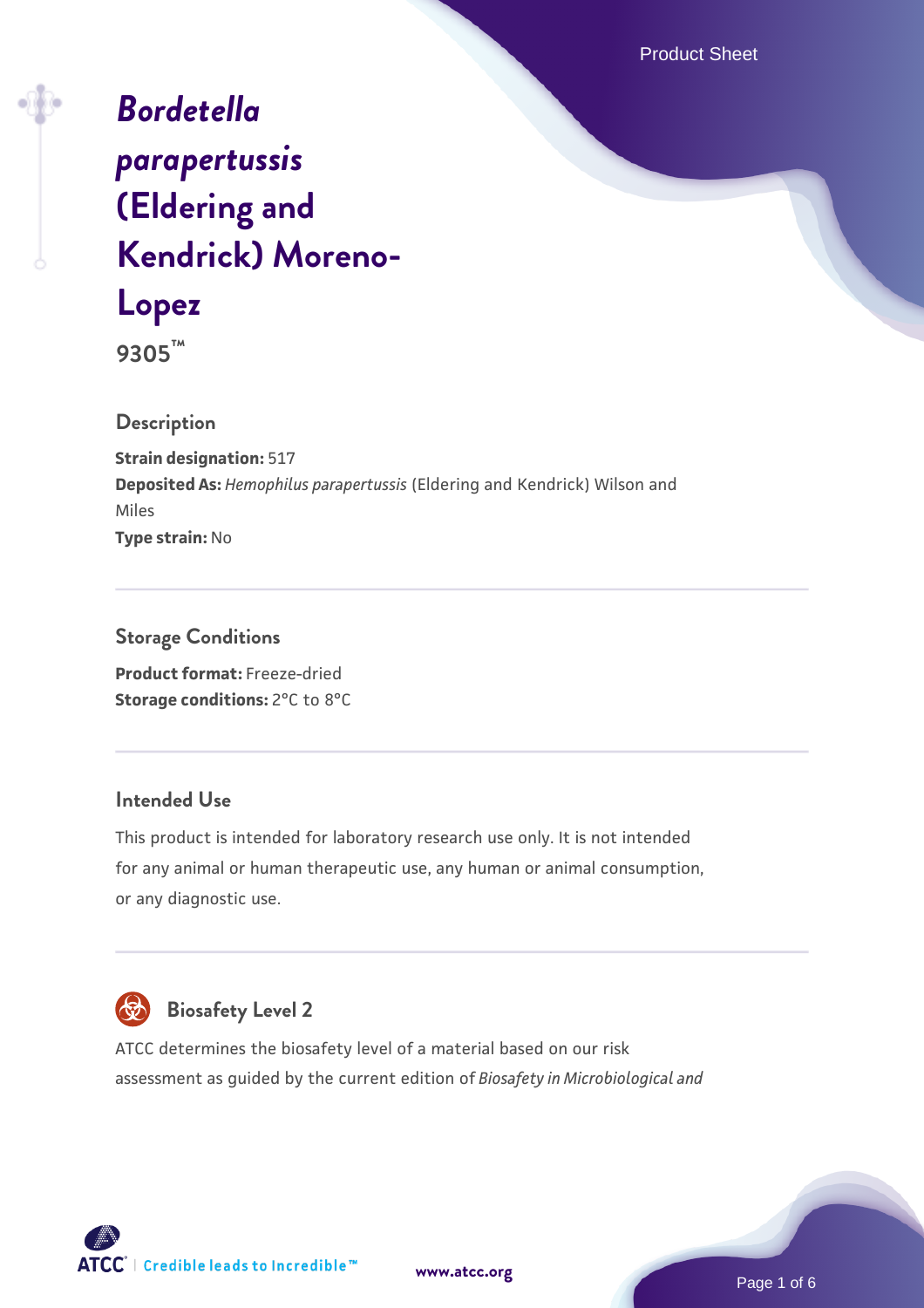**9305**

*Biomedical Laboratories (BMBL)*, U.S. Department of Health and Human Services. It is your responsibility to understand the hazards associated with the material per your organization's policies and procedures as well as any other applicable regulations as enforced by your local or national agencies.

ATCC highly recommends that appropriate personal protective equipment is always used when handling vials. For cultures that require storage in liquid nitrogen, it is important to note that some vials may leak when submersed in liquid nitrogen and will slowly fill with liquid nitrogen. Upon thawing, the conversion of the liquid nitrogen back to its gas phase may result in the vial exploding or blowing off its cap with dangerous force creating flying debris. Unless necessary, ATCC recommends that these cultures be stored in the vapor phase of liquid nitrogen rather than submersed in liquid nitrogen.

### **Certificate of Analysis**

For batch-specific test results, refer to the applicable certificate of analysis that can be found at www.atcc.org.

#### **Growth Conditions**

**Medium:**  [ATCC Medium 35: Bordet Gengou Agar/Broth Medium](https://www.atcc.org/-/media/product-assets/documents/microbial-media-formulations/3/5/atcc-medium-35.pdf?rev=d0fbba270c00451aa35c61e155602643) **Temperature:** 37°C **Atmosphere:** Aerobic

**Handling Procedures**

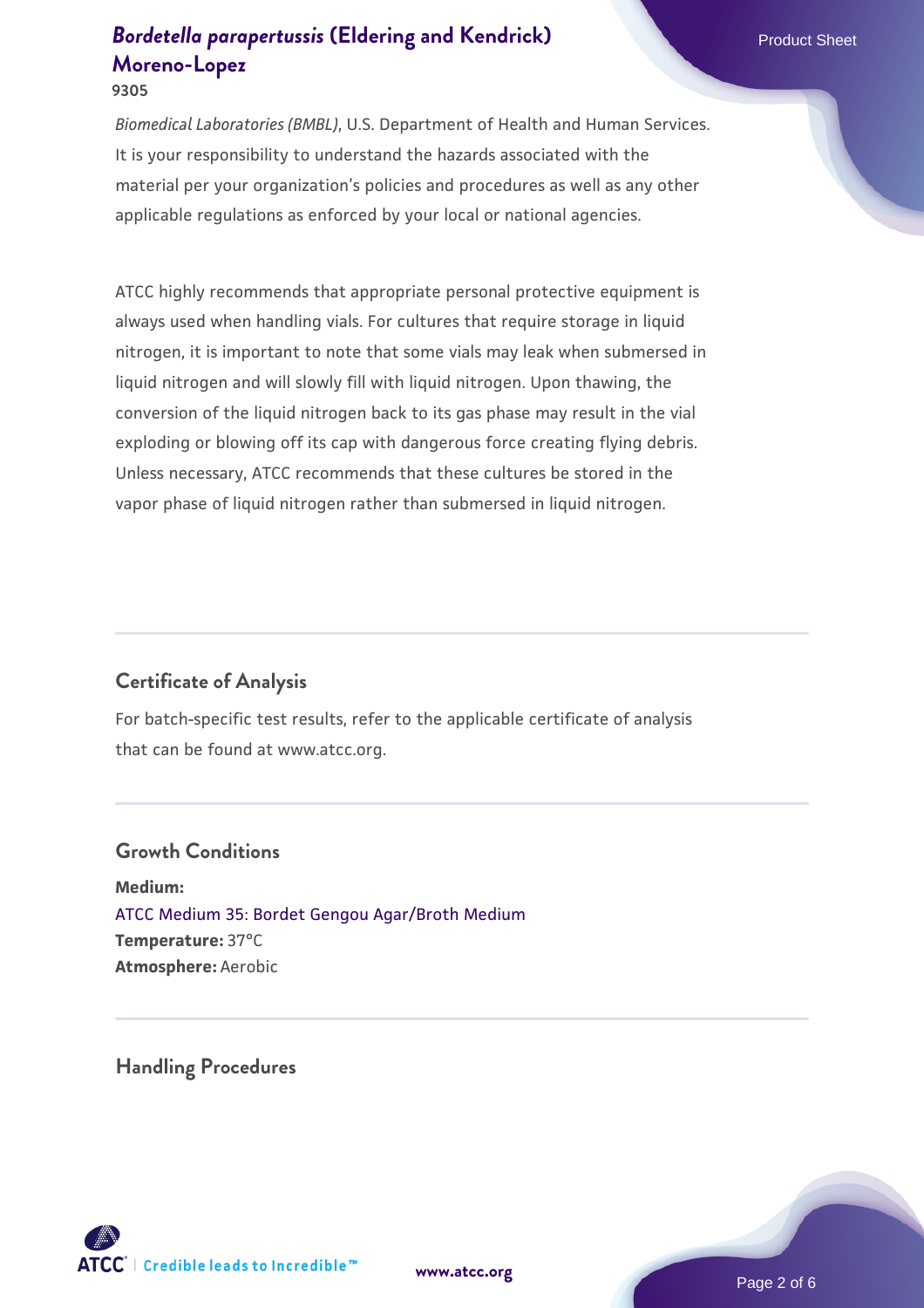**9305**

- 1. Open vial according to enclosed instructions or visit www.atcc.org for instructions.
- 2. Rehydrate the entire pellet with approximately 0.5 mL of #35 broth. Aseptically transfer the entire contents to a 5-6 mL tube of #35 broth. Additional test tubes can be inoculated by transferring 0.5 mL of the primary broth tube to these secondary tubes.
- 3. Use several drops of the primary broth tube to inoculate a #35 plate and/or #35 agar slant.
- 4. Incubate at 37°C for 2-4 days.

#### **Notes**

A GenBank accession is available for this item: Nucleotide (GenBank) : M16493 *Bordetella parapertussis* pertussin toxin pseudogene, complete cds.

Additional information on this culture is available on the ATCC® web site at www.atcc.org.

#### **Material Citation**

If use of this material results in a scientific publication, please cite the material in the following manner: *Bordetella parapertussis* (Eldering and Kendrick) Moreno-Lopez (ATCC 9305)

#### **References**

References and other information relating to this material are available at www.atcc.org.

#### **Warranty**

The product is provided 'AS IS' and the viability of ATCC

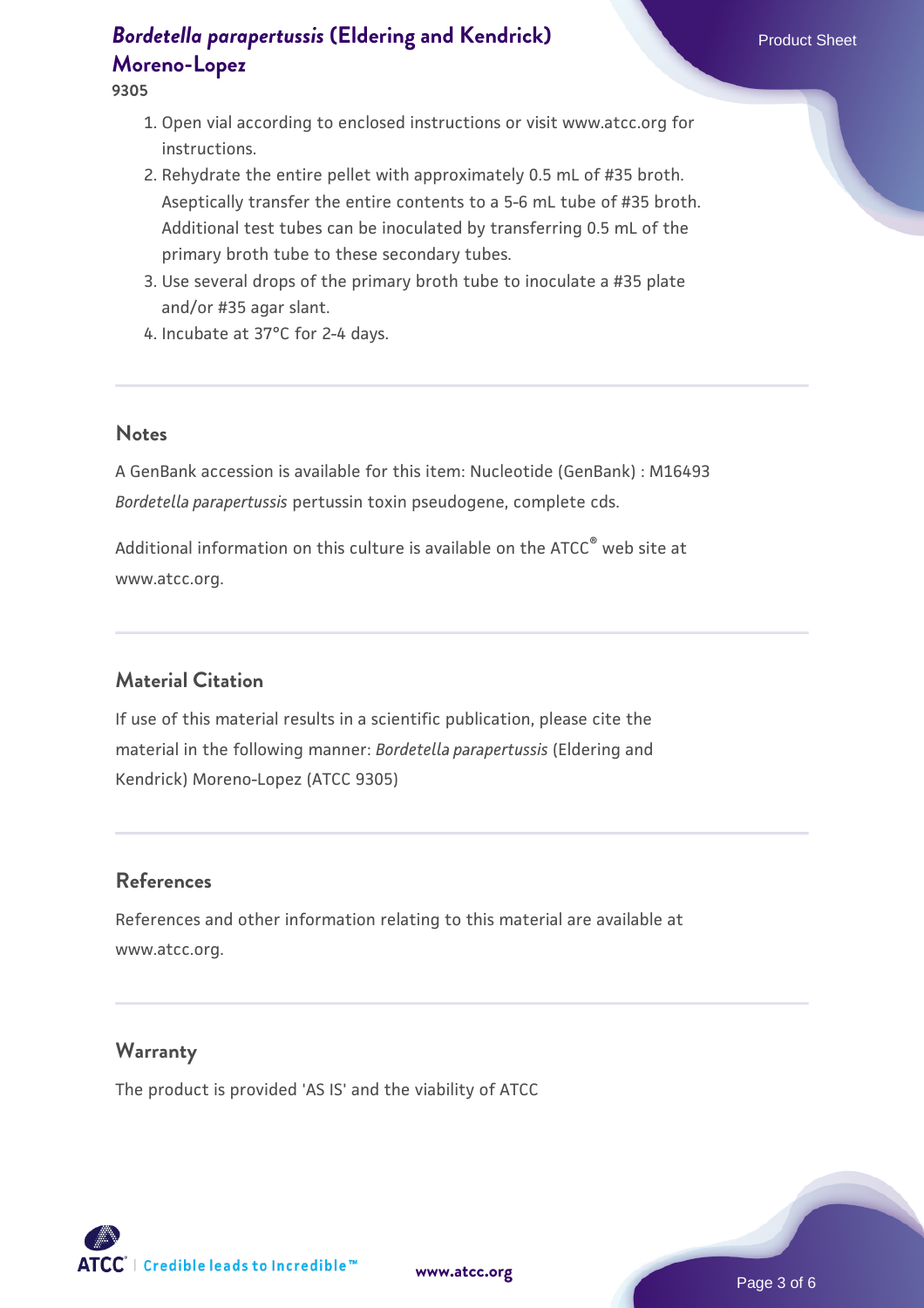#### **9305**

 $\degree$  products is warranted for 30 days from the date of shipment, provided that the customer has stored and handled the product according to the information included on the product information sheet, website, and Certificate of Analysis. For living cultures, ATCC lists the media formulation and reagents that have been found to be effective for the product. While other unspecified media and reagents may also produce satisfactory results, a change in the ATCC and/or depositor-recommended protocols may affect the recovery, growth, and/or function of the product. If an alternative medium formulation or reagent is used, the ATCC warranty for viability is no longer valid. Except as expressly set forth herein, no other warranties of any kind are provided, express or implied, including, but not limited to, any implied warranties of merchantability, fitness for a particular purpose, manufacture according to cGMP standards, typicality, safety, accuracy, and/or noninfringement.

#### **Disclaimers**

This product is intended for laboratory research use only. It is not intended for any animal or human therapeutic use, any human or animal consumption, or any diagnostic use. Any proposed commercial use is prohibited without a license from ATCC.

While ATCC uses reasonable efforts to include accurate and up-to-date information on this product sheet, ATCC makes no warranties or representations as to its accuracy. Citations from scientific literature and patents are provided for informational purposes only. ATCC does not warrant that such information has been confirmed to be accurate or complete and the customer bears the sole responsibility of confirming the accuracy and completeness of any such information.

This product is sent on the condition that the customer is responsible for and assumes all risk and responsibility in connection with the receipt, handling, storage, disposal, and use of the ATCC product including without limitation taking all appropriate safety and handling precautions to minimize health or



**[www.atcc.org](http://www.atcc.org)**

Page 4 of 6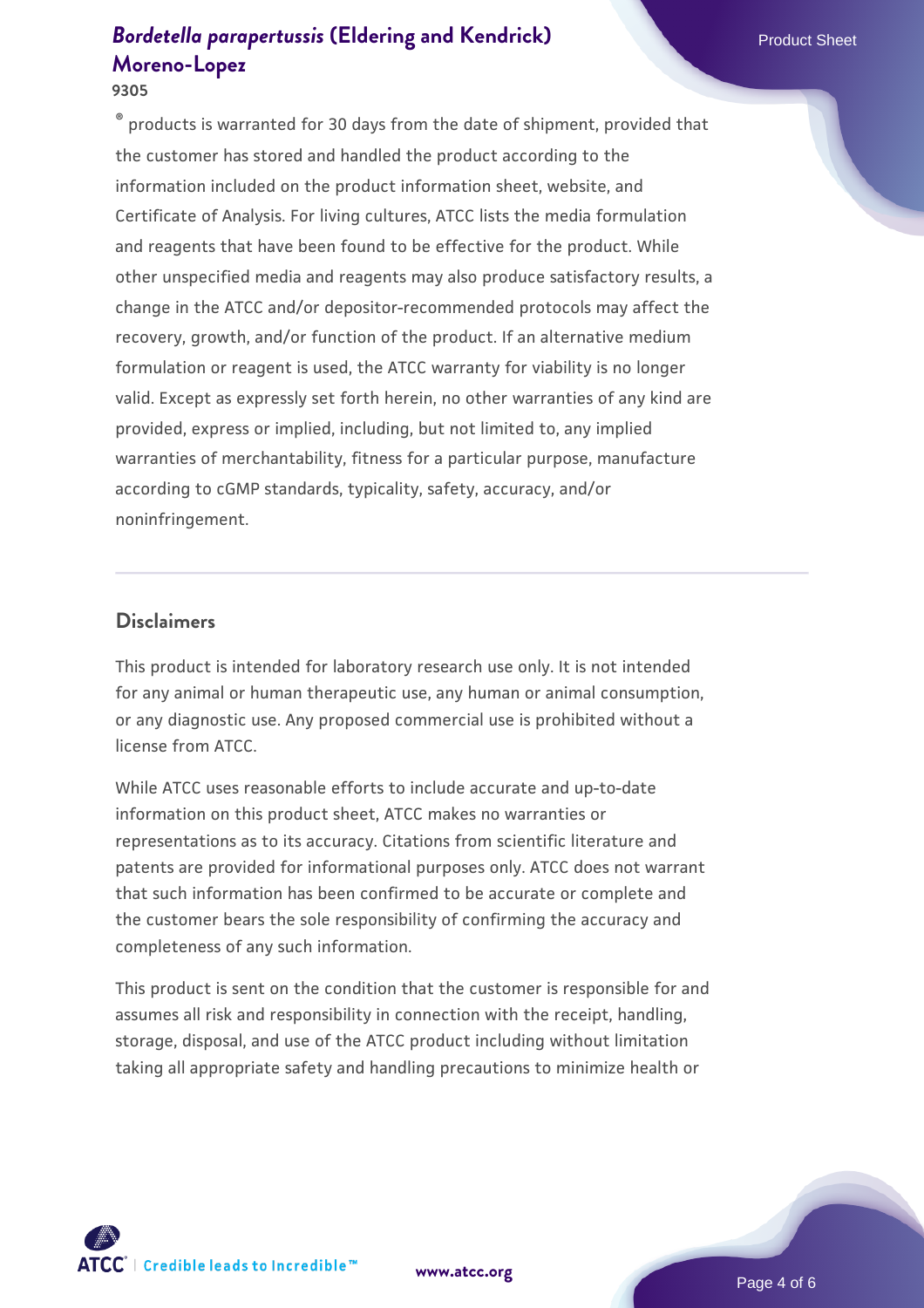**9305**

environmental risk. As a condition of receiving the material, the customer agrees that any activity undertaken with the ATCC product and any progeny or modifications will be conducted in compliance with all applicable laws, regulations, and guidelines. This product is provided 'AS IS' with no representations or warranties whatsoever except as expressly set forth herein and in no event shall ATCC, its parents, subsidiaries, directors, officers, agents, employees, assigns, successors, and affiliates be liable for indirect, special, incidental, or consequential damages of any kind in connection with or arising out of the customer's use of the product. While reasonable effort is made to ensure authenticity and reliability of materials on deposit, ATCC is not liable for damages arising from the misidentification or misrepresentation of such materials.

Please see the material transfer agreement (MTA) for further details regarding the use of this product. The MTA is available at www.atcc.org.

#### **Copyright and Trademark Information**

© ATCC 2021. All rights reserved.

ATCC is a registered trademark of the American Type Culture Collection.

#### **Revision**

This information on this document was last updated on 2021-05-19

#### **Contact Information**

ATCC 10801 University Boulevard Manassas, VA 20110-2209 **IISA** US telephone: 800-638-6597